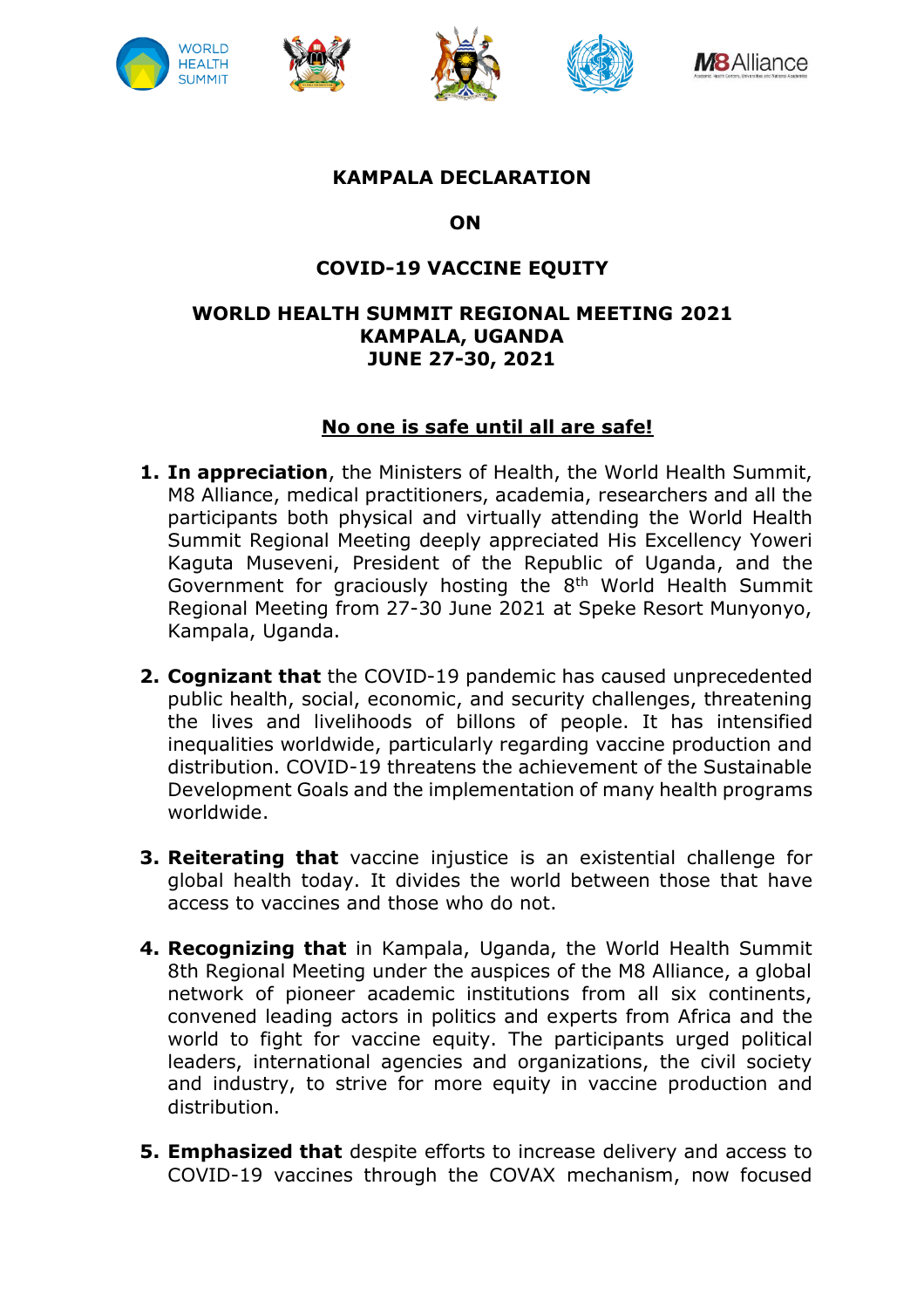

particularly on low- and middle-income countries (LMICs), significant disparities are obvious. High-income countries, representing about 20 percent of the global adult population, hold over half of the doses globally available (almost five billion), enough to vaccinate twice their populations. In contrast, the LMICs are left behind, not allowing them to adequately protect their inhabitants – in many cases not even those groups that have especially high risk.

- **6. Stressed that** vaccines are a global public good and vaccine hoarding puts the life of many as well as the economy and security of the world at stake. It also increases the risk for the development of more aggressive virus mutations and yet another pandemic wave. **There is no time to lose.** Fast and effective measures are needed to tackle the present situation and to increase preparedness for the future.
- **7. Underlined the importance** for fair and equitable access to vaccines as the key to ending the pandemic, restoring normal life and economy, and to preventing the unacceptable health gap to widen further.
- **8. Recognizing that** at the historical World Health Regional Summit Meeting 2021 in the Pearl of Africa, Uganda, the signatories of the **Kampala-Declaration on COVID-19 Vaccine Equity** strongly advocate strategic partnership and effective cooperation at the regional, national, and global level for distributed production and access to vaccines according to medical need, with a focus on Low and Middle Income Settings (LMICs).
- **9. Cognizant that** this crisis reminds us to foster the spirit of collaboration, solidarity, and cooperation instead of practicing vaccine egoism and nationalism. We need to transform Universal Health Coverage to include universal health preparedness, prevention, and universal health solidarity.

## **We are all in this together**

Kampala, June 29, 2021

## H.E. Yoweri Kaguta Museveni **President of the Republic of Uganda**

Dr. Tedros Adhanom Ghebreyesus **Director-General, World Health Organization (WHO)**